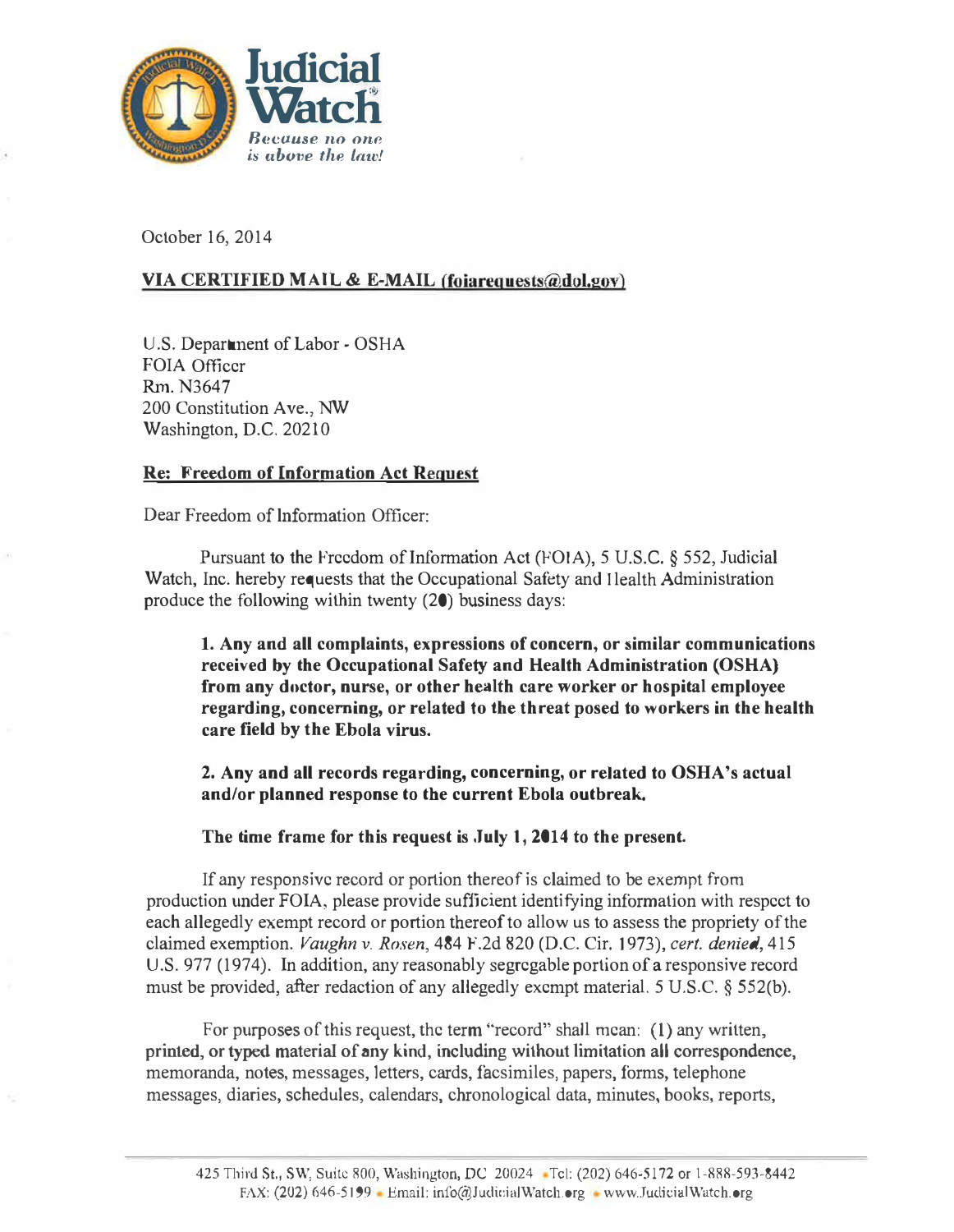# OSHA October 16, 2014 Page 2 of 3

charts, lists, ledgers, invoices, worksheets, receipts, retums, computer printouts, printed matter, prospectuses, statements, checks, statistics, surveys, affidavits, contracts, agreements, transcripts, magazine or newspaper articles, or press releases;  $(2)$  any electronically, magnetically, or mechanically stored material of any kind, including without limitation all electronic mail or e-mail; (3) any audio, aural, visual, or video records, recordings, or representations of any kind; (4) any graphic materials and data compilations from which information can be obtained; and (5) any materials using other means of preserving thought or expression.

Judicial Watch also hereby requests a waiver of both search and duplication fees pursuant to 5 U.S.C. §§  $552(a)(4)(A)(ii)(II)$  and  $(a)(4)(A)(iii)$ . Judicial Watch is entitled to a waiver of search fees under 5 U.S.C. §  $552(a)(4)(A)(ii)(II)$  because it is a member of the news media. Cf. National Security Archive v. Department of Defense, 880 F.2d 1381, 1387 (D.C. Cir. J 989)(defining news media within FOIA context). Judicial Watch has also been recognized as a member of the news media in other FOIA litigation. See, e.g., .Judicial Watch, Inc. v. US. Department of Justice, 133 F. Supp.2d 52 (D.D.C. 2000); and, Judicial Watch, Inc. v. Department of Defense, 2006 U.S. Dist. LEXIS 44003, \*1 (D.D.C. June 28, 2006). Judicial Watch regularly obtains information about the operations and activities of goverrunent through FOIA and other means, uses its editorial skills to turn this information into distinct works, and publishes and disseminates these works to the public. It intends to do likewise with the records it receives in response to this request.

Judicial Watch also is entitled to a complete waiver of both search fees and duplication fees pursuant to 5 U.S.C.  $\S$  552(a)(4)(A)(iii). Under this provision, records:

> shall be furnished without any charge or at a charge reduced below the fees established under clause (ii) if disclosure of the information is in the public interest because it is likely to contribute significantly to public understanding of the operations or activities of government and is not primarily in the commercial interest of the requester.

#### 5 U.S.C. § 552(a)(4)(A)(iii).

In addition, if records are not produced within twenty (20) business days, Judicial Watch is entitled to a complete waiver of search and duplication fees under Section 6(b) of the OPEN Govermnent Act of 2007, which amended FOIA at 5 U.S.C. §  $(a)(4)(A)(viii)$ .

Judicial Watch is a  $501(c)(3)$ , not-for-profit, educational organization, and, by definition, it has no commercial purpose. Judicial Watch exists to educate the public about the operations and activities of government, as well as to increase public